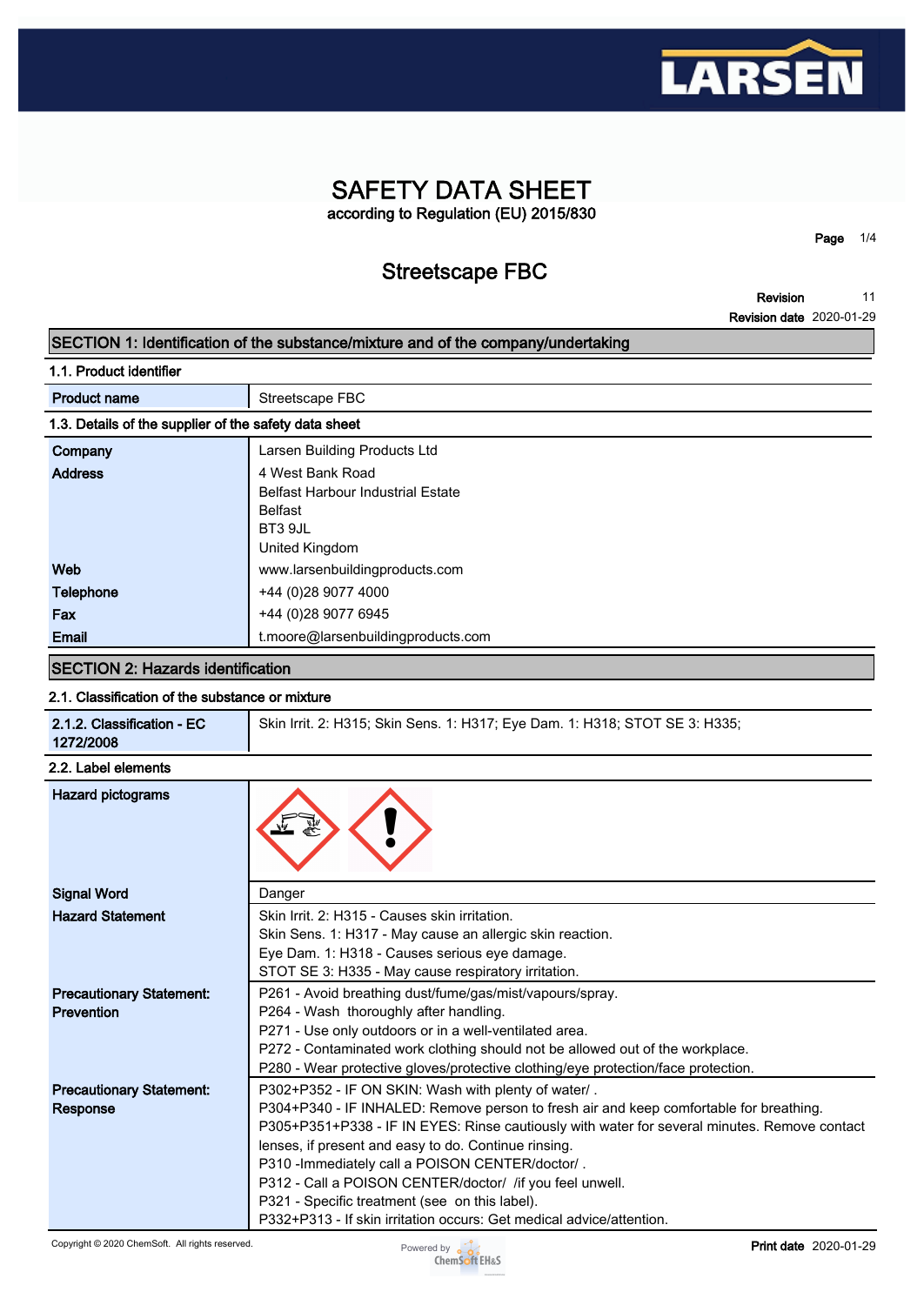## **Streetscape FBC**

#### **Revision 11**

**Revision date 2020-01-29**

| 2.2. Label elements                                |                                                                                                         |  |  |
|----------------------------------------------------|---------------------------------------------------------------------------------------------------------|--|--|
|                                                    | P333+P313 - If skin irritation or rash occurs: Get medical advice/attention.                            |  |  |
| <b>Precautionary Statement:</b><br><b>Storage</b>  | P403+P233 - Store in a well-ventilated place. Keep container tightly closed.<br>P405 - Store locked up. |  |  |
| <b>Precautionary Statement:</b><br><b>Disposal</b> | P501 - Dispose of contents/container to                                                                 |  |  |

### **SECTION 3: Composition/information on ingredients**

**3.2. Mixtures**

## **EC 1272/2008**

| <b>Chemical Name</b>                 | Index No. | CAS No.    | EC No.    | <b>REACH Registration</b><br><b>Number</b> | Conc.<br>$($ %w/w $)$ | Classification                                                                    |
|--------------------------------------|-----------|------------|-----------|--------------------------------------------|-----------------------|-----------------------------------------------------------------------------------|
| <b>Portland Cement</b>               |           | 65997-15-1 | 266-043-4 |                                            |                       | Skin Irrit. 2: H315; Skin Sens.<br>1: H317; Eye Dam. 1: H318;<br>STOT SE 3: H335: |
| <b>SECTION 4: First aid measures</b> |           |            |           |                                            |                       |                                                                                   |

## **SECTION 5: Firefighting measures**

### **SECTION 6: Accidental release measures**

## **SECTION 7: Handling and storage**

## **SECTION 8: Exposure controls/personal protection**

#### **8.1. Control parameters**

#### **8.1.1. Exposure Limit Values**

| <b>Portland Cement</b> | WEL 8-hr limit ppm: -         | WEL 8-hr limit mg/m3: -        |
|------------------------|-------------------------------|--------------------------------|
|                        | WEL 15 min limit ppm: -       | WEL 15 min limit mg/m3: -      |
|                        | WEL 8-hr limit mg/m3 total 10 | WEL 15 min limit mg/m3 total - |
|                        | inhalable dust:               | inhalable dust:                |
|                        | WEL 8-hr limit mg/m3 total 4  | WEL 15 min limit mg/m3 total - |
|                        | respirable dust:              | respirable dust:               |

#### **8.2. Exposure controls**



## **SECTION 9: Physical and chemical properties**

**9.1. Information on basic physical and chemical properties**

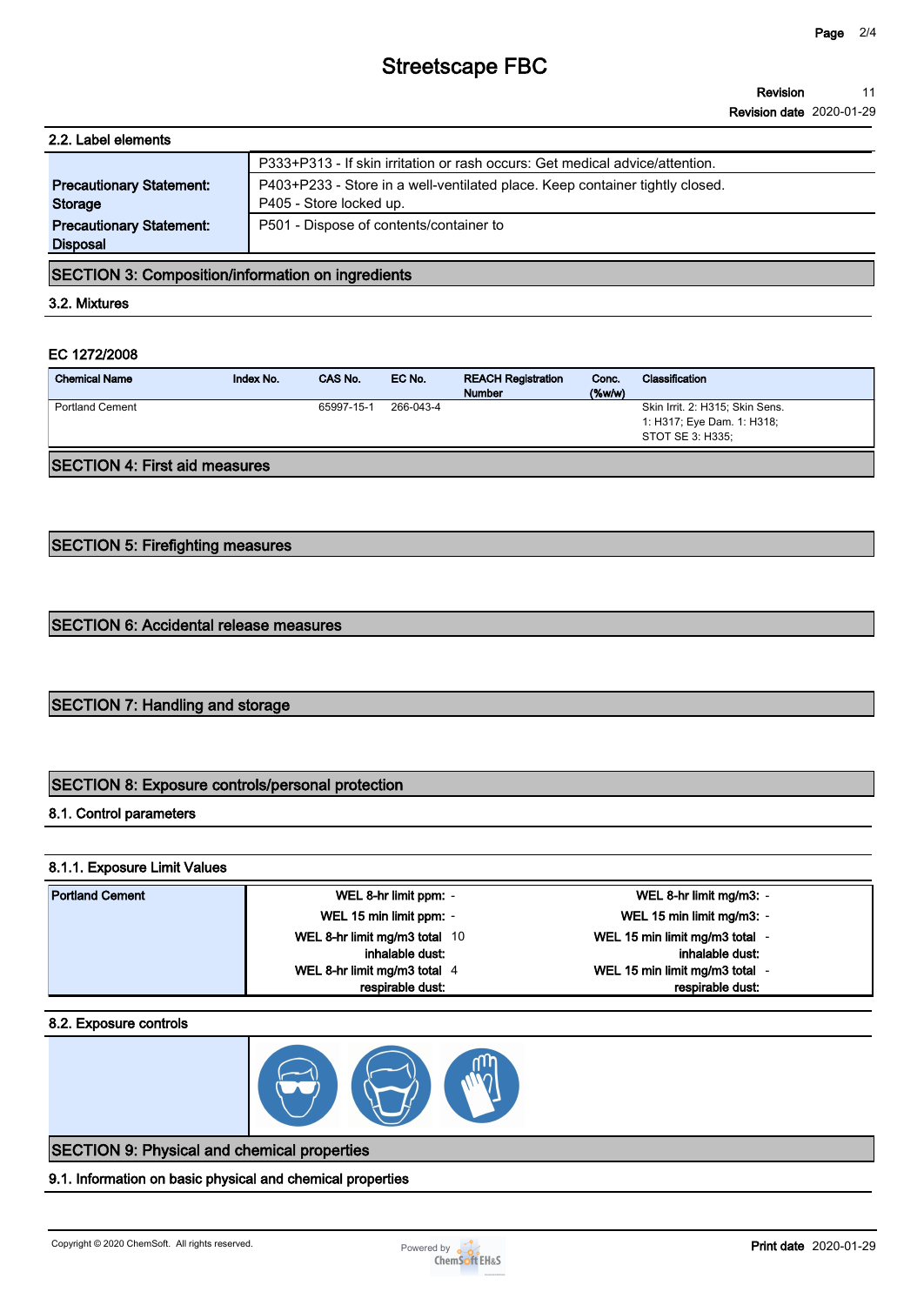## **Streetscape FBC**

#### **9.1. Information on basic physical and chemical properties**

| Appearance Powder  |                                         |  |
|--------------------|-----------------------------------------|--|
| <b>Colour</b> Grey |                                         |  |
|                    | $\mathsf{pH}$ >11 when mixed with water |  |
|                    |                                         |  |

**Water solubility**

**Soluble in water.**

**SECTION 10: Stability and reactivity**

## **SECTION 11: Toxicological information**

#### **11.1.4. Toxicological Information**

**No data available**

### **SECTION 12: Ecological information**

**12.1. Toxicity**

**No data available**

**SECTION 13: Disposal considerations**

### **SECTION 14: Transport information**

**14.1. UN number**

|                                                                                | The product is not classified as dangerous for carriage. |  |  |  |
|--------------------------------------------------------------------------------|----------------------------------------------------------|--|--|--|
| 14.2. UN proper shipping name                                                  |                                                          |  |  |  |
|                                                                                | The product is not classified as dangerous for carriage. |  |  |  |
| 14.3. Transport hazard class(es)                                               |                                                          |  |  |  |
|                                                                                | The product is not classified as dangerous for carriage. |  |  |  |
| 14.4. Packing group                                                            |                                                          |  |  |  |
|                                                                                | The product is not classified as dangerous for carriage. |  |  |  |
| 14.5. Environmental hazards                                                    |                                                          |  |  |  |
|                                                                                | The product is not classified as dangerous for carriage. |  |  |  |
| 14.6. Special precautions for user                                             |                                                          |  |  |  |
|                                                                                | The product is not classified as dangerous for carriage. |  |  |  |
| 14.7. Transport in bulk according to Annex II of MARPOL 73/78 and the IBC Code |                                                          |  |  |  |
|                                                                                | The product is not classified as dangerous for carriage. |  |  |  |
| <b>SECTION 15: Regulatory information</b>                                      |                                                          |  |  |  |

## **SECTION 16: Other information Other information Text of Hazard Statements in Section 3 Skin Irrit. 2: H315 - Causes skin irritation. Skin Sens. 1: H317 - May cause an allergic skin reaction. Eye Dam. 1: H318 - Causes serious eye damage.**